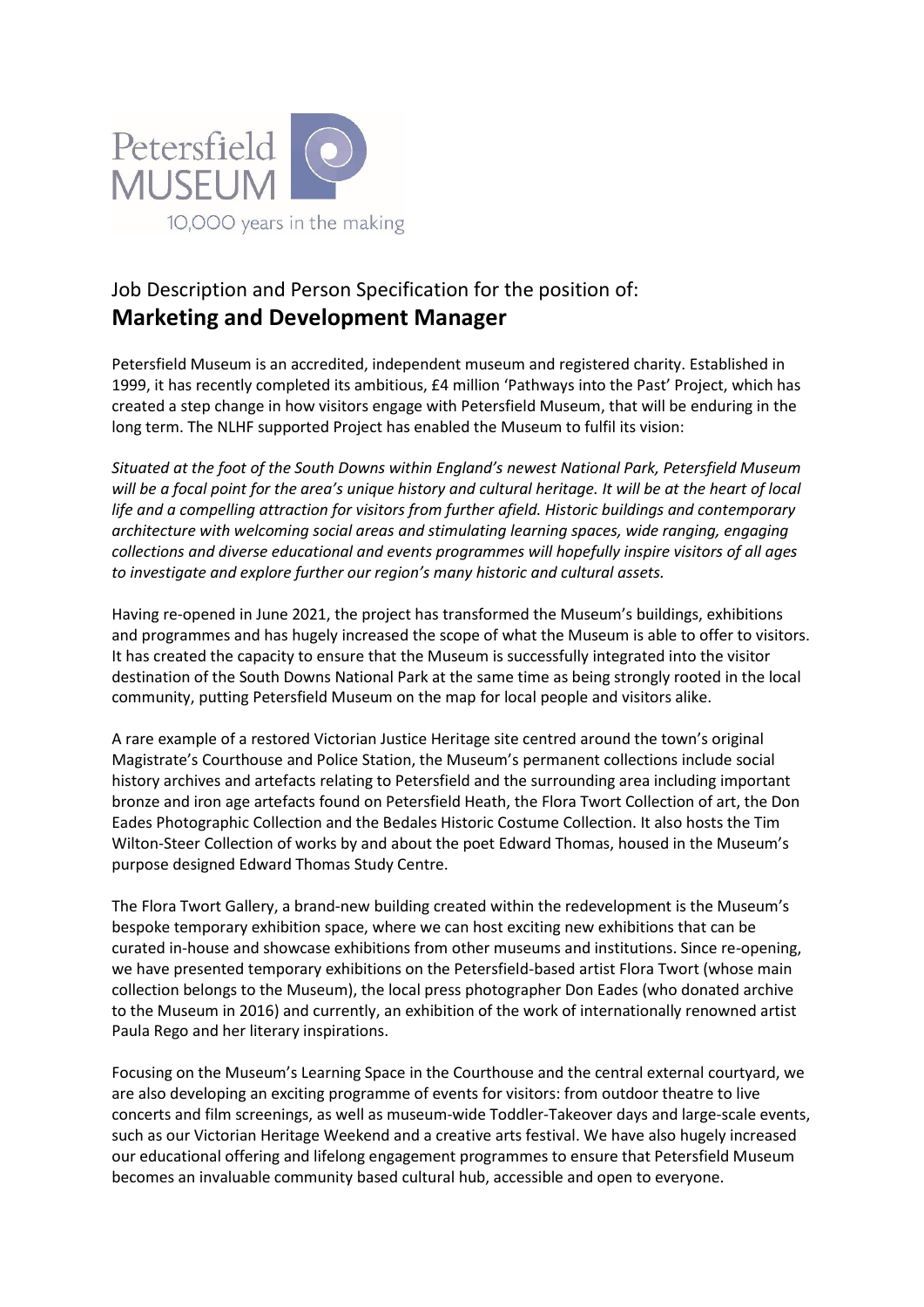We are now looking for someone who is highly motivated, enthusiastic and experienced in marketing and/or development to join our small team at a key time, as we step proudly into an exciting future.

The Marketing and Development Manager will deliver exciting and effective Marketing, Communications and Fundraising initiatives at Petersfield Museum. The organisation has entered an exciting phase, following its recent £4 million redevelopment and this position will play a critical role in business growth through audience development and the diversification of income generation.

| <b>Job Title:</b>     | <b>Marketing and Development Manager</b>                                                                                                                                                                                                                                                             |
|-----------------------|------------------------------------------------------------------------------------------------------------------------------------------------------------------------------------------------------------------------------------------------------------------------------------------------------|
| <b>Reports to:</b>    | <b>Museum Director</b>                                                                                                                                                                                                                                                                               |
| Salary:               | £26,000 - £28,000 per annum, dependent on experience                                                                                                                                                                                                                                                 |
| Contract:             | Full time position, fixed for a period of 2 years (24 months) in the first<br>instance                                                                                                                                                                                                               |
| <b>Pension:</b>       | The Museum operates the NEST Workplace Pension Scheme                                                                                                                                                                                                                                                |
| Hours:                | 37.5 hours per week, five working days per week, including some Saturdays.<br>Additional hours, including evenings, may be required to fulfil the<br>requirements of the post; overtime is not normally paid, but time off in lieu<br>is offered                                                     |
| <b>Holidays:</b>      | 22 days per year, plus statutory Bank Holidays                                                                                                                                                                                                                                                       |
| <b>Notice Period:</b> | Three months, after a probationary period of three months. Two weeks<br>during the probationary period                                                                                                                                                                                               |
| Location:             | Petersfield Museum, St Peter's Road, Petersfield, Hampshire                                                                                                                                                                                                                                          |
| <b>Benefits:</b>      | Complimentary tickets for general Museum admission<br>Complimentary tickets for Museum temporary exhibitions<br>Discount on tickets for Museum events and workshops<br>Discount on food and drink in the café, subject to discount policy<br>Discount in the Museum shop, subject to discount policy |

### **Job Purpose**

To lead on the delivery of Petersfield Museum's fundraising, marketing, communication and media strategies, in order to drive forward participation and income levels, increase media coverage and enhance the Museum's brand and reputation.

To manage the day-to-day operation of the development and communications function, its resources, campaigns and creative work, ensuring it integrates across a wide range of Museum activities and outcomes.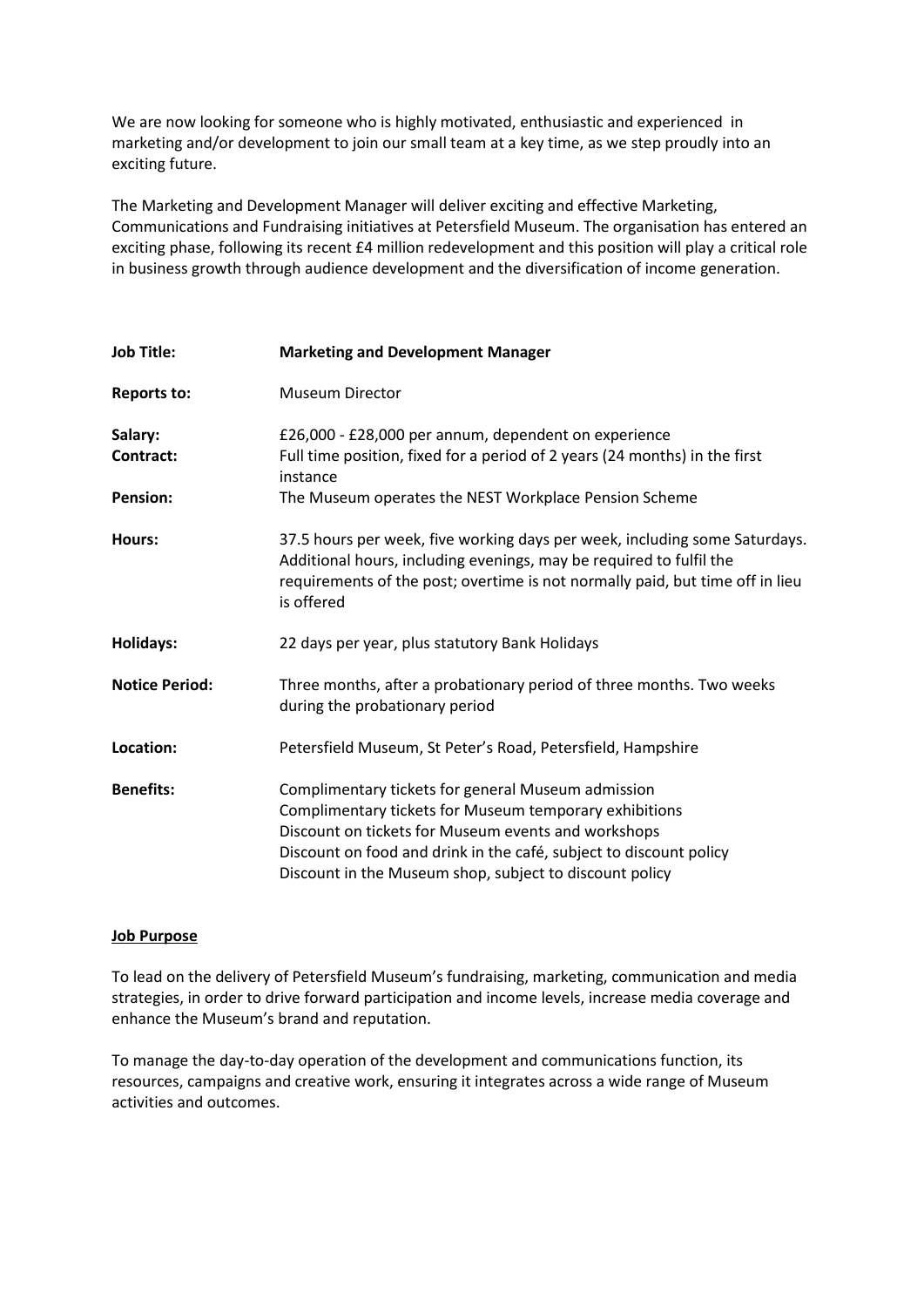# **Key Responsibilities**

## **Marketing**

- To develop our audiences and drive engagement levels including with those who are difficult to reach, and to communicate our aim of the Museum being a thriving regional hub for heritage and culture.
- To plan and implement a multi-platform marketing and communications strategy.
- To lead marketing campaigns and co-ordinate all elements of marketing activity, including the writing of engaging copy for a range of marketing methods, including brochures, direct mail, blogs, emails, e-newsletters, social media and promotions.
- To meet ambitious audience targets for admissions, events and projects; and to evaluate the performance of activity against key performance indicators.
- To manage the production, proofing and delivery of all marketing communications materials and to ensure marketing materials are appropriately displayed within the Museum and externally through efficient and widespread distribution.
- To plan and co-ordinate the promotion of events and work closely with the Head of Engagement to build attendance for the events programme.
- To provide reports on performance using the Museum's DigiTickets system and a variety of reporting software packages, and to establish an evaluation framework generating audience insights to inform planning and resource allocation.
- To identify and develop plans for increased and effective data mining and further analysis, such as the monitoring of ticketing data (using DigiTickets), use of platforms such as Google Analytics and the development of visitor surveys.

### **Digital**

- To manage the Museum's website, source and distribute relevant materials (including audio and visual) and upload content onto the website. To assist the Museum Director in the project delivery of a new website, focussing on agency liaison and content creation.
- To deliver creative and engaging content to drive engagement through a range of social media platforms and to monitor analytics to inform and develop ongoing digital communications.
- To develop and manage a creative and engaging e-communications strategy, utilising appropriate e-communication channels and software.
- To update marketing and media schedules and report on the effectiveness of campaign activity.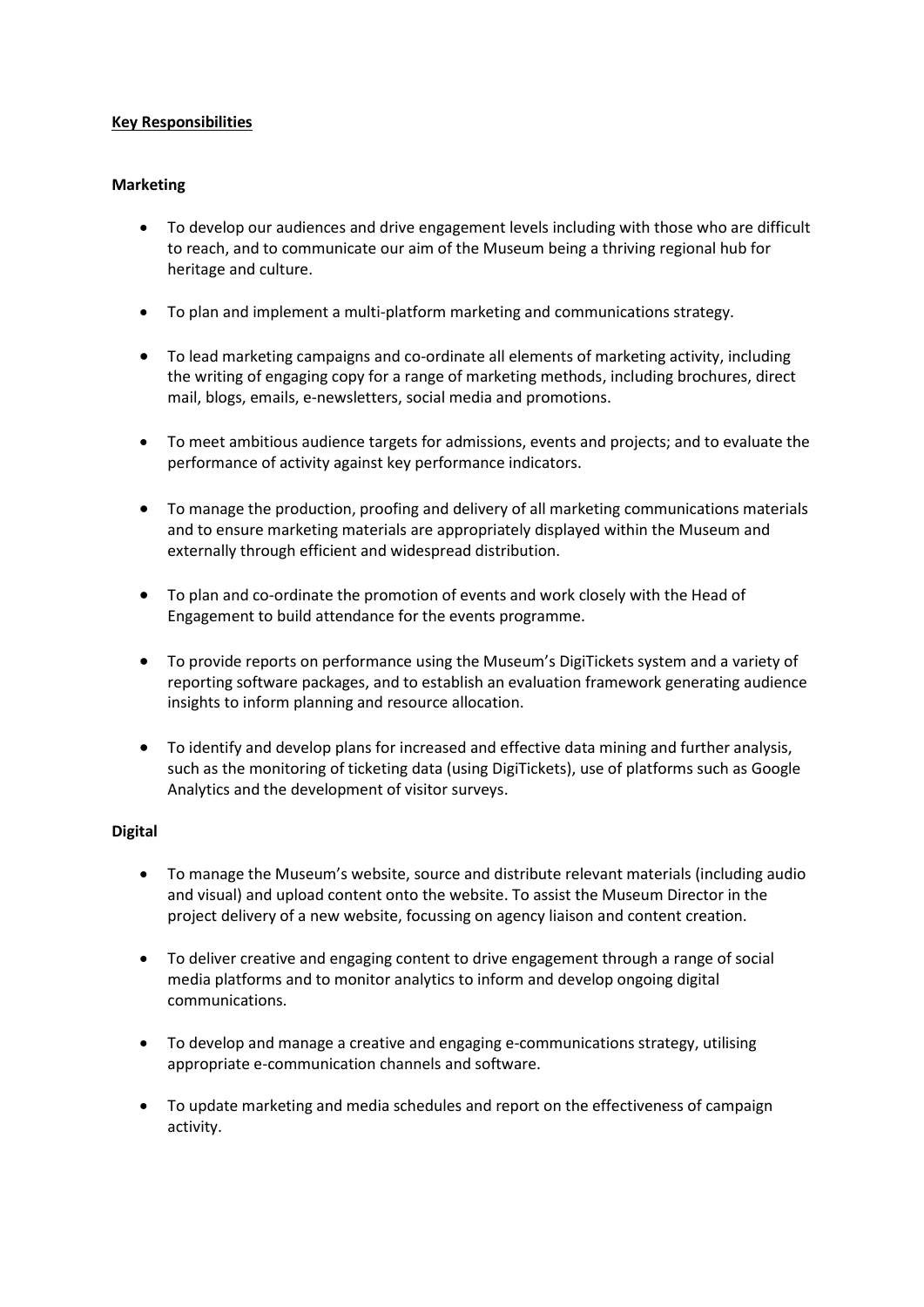- To co-ordinate the delivery of communications and PR campaigns to maximise media coverage and enhance the Museum's profile.
- To implement regional and local media plans to promote a wide range of activities and events, including the Temporary Exhibitions Programme.
- To work alongside the Museum Director and external PR agencies with the delivery of national campaigns and the Museum's overarching press & media strategy.
- To develop and maintain a media contacts database and identify and develop press & PR opportunities to generate widespread and effective media coverage. To be responsible for keeping the media contacts database up to date, handling media enquiries, updating web listings and other day-to-day communication administrative duties.
- To create and distribute press releases, media packs, press bulletins and other communication assets.
- To proactively work with all Museum departments, including Engagement, Collections, Visitor Services, Catering and the Edward Thomas Fellowship to develop and promote stories, and when required, to offer practical advice and support on how to achieve successful media coverage.
- To monitor and report on the effectiveness of all communications and PR activity on a regular basis.

### **Development**

- To work with the Board of Trustees and Museum Director in assessing and agreeing development and fundraising objectives.
- To develop and deliver the implementation of an ambitious Fundraising Strategy for major donors, corporate partnerships and trusts and foundations, in collaboration with the Senior Management Team and Trustees.
- To be responsible for developing relationships with Trusts and Foundations and other funding organisations, ensuring funding deadlines are met, reporting is delivered, and relationships are developed and enhanced.
- To identify new opportunities and develop corporate partnerships to deliver significant sponsorship for project and unrestricted income streams.
- To develop and deliver a sponsorship programme for temporary exhibitions and identify areas of the permanent collections that can be monetarised.
- To develop and implement an individual donor's strategy.
- To develop and deliver ambitious plans for the development of the Museum's Friends scheme (operated through DigiTickets ticketing & CRM software) and contribute to the development of new and enhanced supporter schemes.

#### **PR**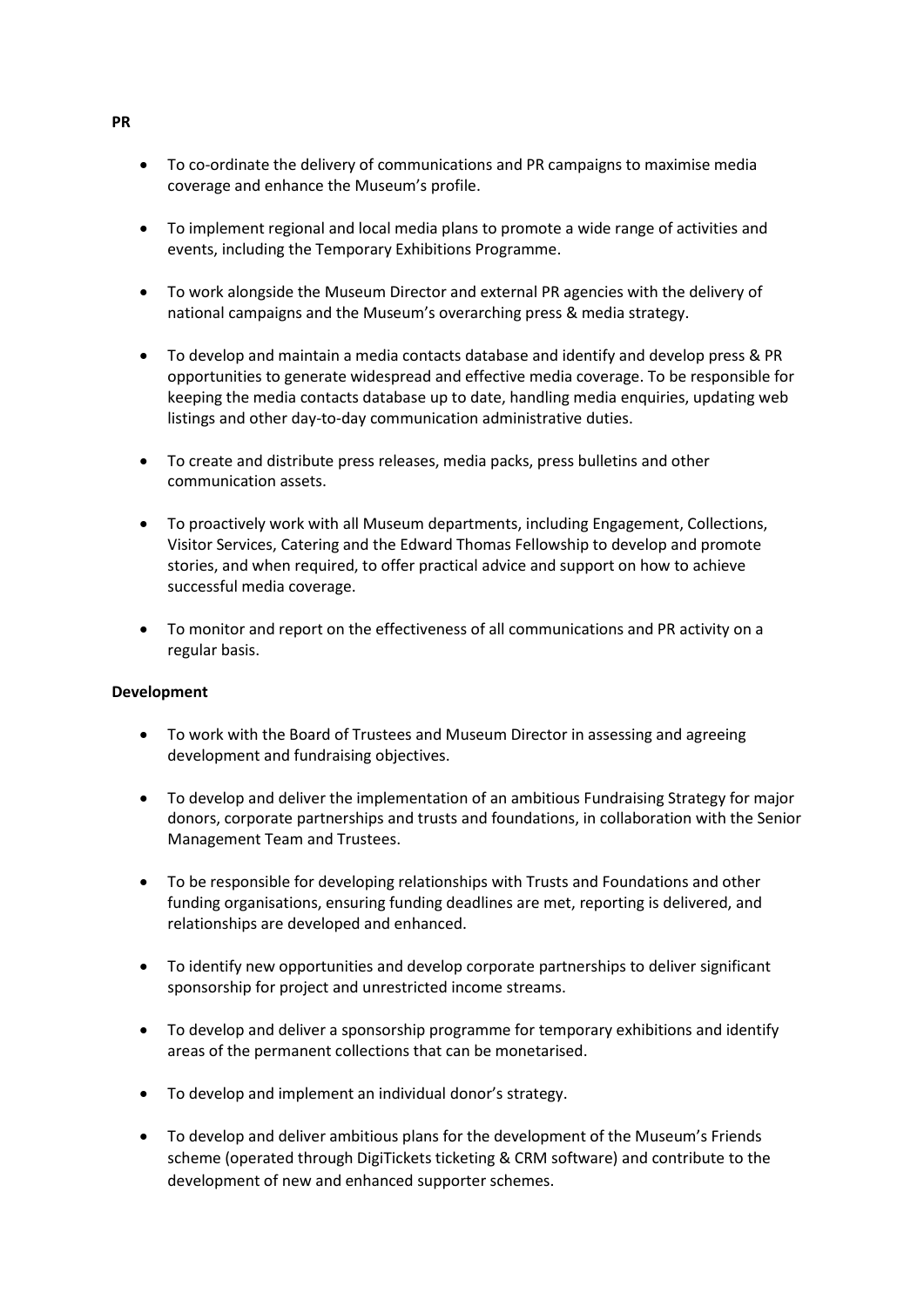### **Other Duties**

- To act as Duty Manager for the Museum.
- To work closely with the Museum's team of volunteers.
- To undertake any additional duties as may be reasonably required.
- To undertake relevant and/or necessary training.

*This job description outlines the principal responsibilities and duties of the post holder. It is not meant to be, nor is it, an exhaustive list of specific responsibilities and duties. The post holder is expected to undertake any other duties which could reasonably be expected as being within the remit of the position of Marketing and Development Manager and which arises out of changes to legislation, regulations, orders, rules and working practices, methods and procedures and reviews, as directed from time to time.* 

# **Skills and Experience**

# **These skills/experiences are highly desirable for the role:**

- Experience of producing marketing and communications and / or fundraising strategies for organisations, preferably in the heritage, arts and cultural sectors.
- Demonstrable experience of developing and delivering income generation strategies and creating development plans across a range of revenue streams.
- Experience of building relationships at different levels and an ability to develop and maintain relationships with key stakeholders.
- Strong interpersonal skills, combined with enthusiasm and energy.
- Excellent communication skills with the ability to communicate with a wide range of people.
- Ability to work to tight deadlines and to manage a busy and varied workload.
- Excellent organisational skills and meticulous attention to detail.
- Able to work on own initiative, as well as part of a small, hard-working team.

### **These skills/experience would also be beneficial for the role:**

- Passionate about museums and what they can achieve, and engaging visitors as to how wonderful and enjoyable heritage and history can be.
- Experience of working with volunteers.
- Strong IT skills.